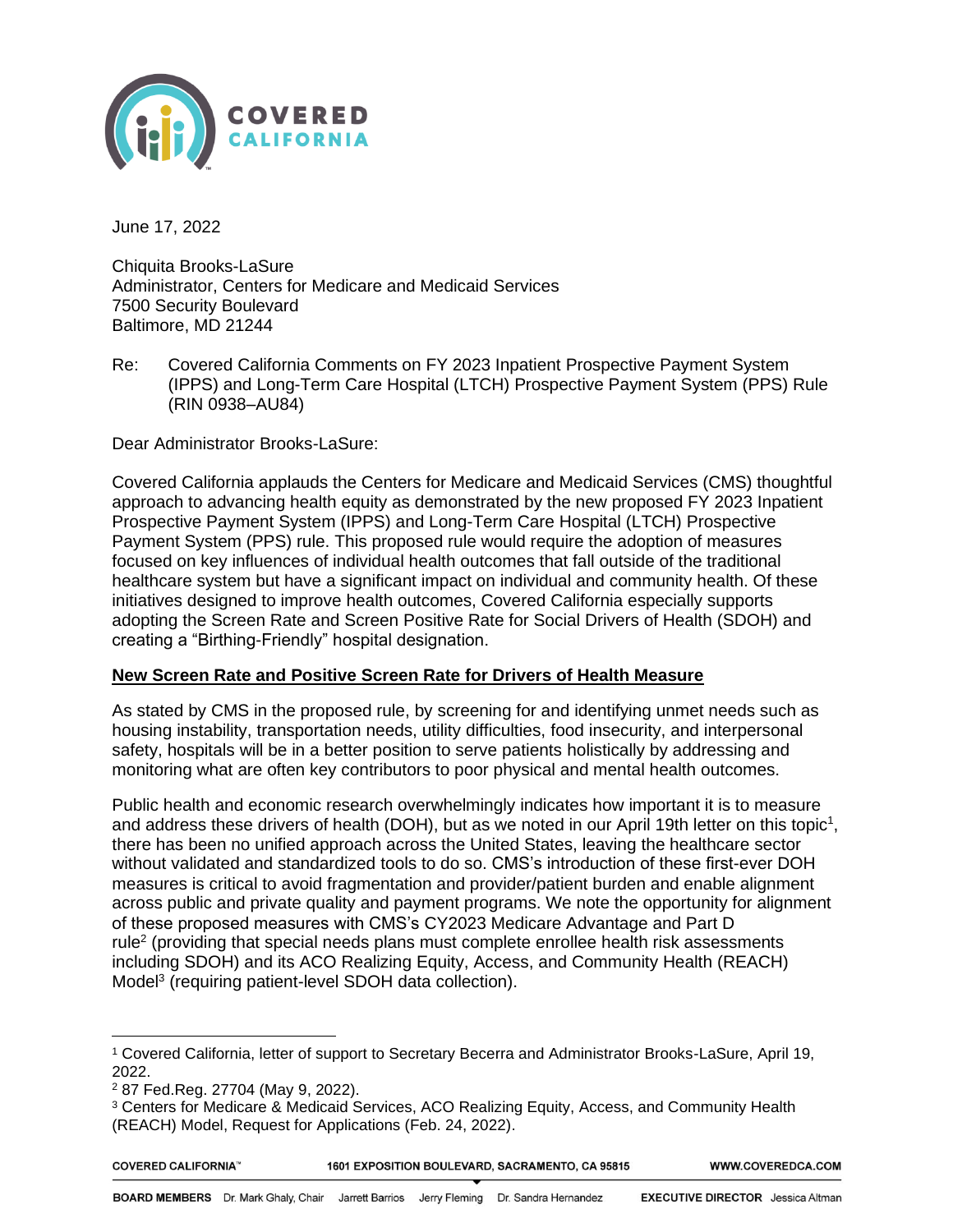Covered California believes that these measures will be a foundational tool because they will be the first standard set of measures to collect patient-level DOH in a federal quality or payment program. Covered California's Qualified Health Plan Issuer model contract includes requirements to screen all enrollees for food insecurity using the two food insecurity questions in the Accountable Health Community Health-Related Social Needs Screening Tool.<sup>4</sup> Covered California set these requirements with an initial limited focus on hunger due in part to our belief that we should follow established national standards, particularly in evolving areas such as assessing, measuring, and addressing social drivers of health.

Individuals and agencies invested in reducing health disparities know from decades of research  $-$  including CMS's own social needs screening data<sup>5</sup>  $-$  that racial and ethnic minorities screen positive for facing challenging drivers of health at higher rates. Given this demonstrated inequity, we strongly recommend that CMS enact both proposed measures. Requiring screening but not reporting the results would significantly limit the utility of the screening measure. In particular, the screen positive rate measure is crucial not only to enable point of care interventions to address an individual beneficiary's unmet social needs but also to illuminate the prevalence of such needs at a systems level, so that we know how and where to invest and where to prioritize our resources. Absent such data, providers, plans, and purchasers will not know how to redistribute resources and how to adjust payment, and so we again commend CMS for including both of these measures in the proposed rule.

The SDOH data collected via these measures will also enable and align with other elements of this proposed rule, including CMS's Hospital Commitment to Health Equity Measure and its RFIs relative to SDOH Diagnosis Codes and Inclusion of Health Equity Performance in the Hospital Admissions Reduction program.

We appreciate your call for bold action – and commitment to an ambitious agenda to realize this goal. We view the enactment of these dual DOH measures as an expression of this commitment and a crucial step in the direction of equitable access, quality, and outcomes for all.

## **Proposed Birthing-Friendly Hospital Designation**

Covered California strongly supports the proposal to create a new public-facing hospital designation to identify "birthing friendly hospitals" as well as additional quality measure reporting to drive improvements in maternal health outcomes and maternal health equity. Recognizing and incentivizing high-quality maternal care aligns with Covered California's longstanding commitment to supporting maternal health, for example, through reducing unnecessary cesarean sections as well as providing patients with tools to make health care choices that work for them. We also note that the designation is voluntary, which would avoid creating additional fiscal and administrative burdens for hospitals.

In addition to the direct impact on maternal care quality that such a designation would have, Covered California welcomes the potential system integration around maternity care that this designation could encourage. Covered California foresees adding provisions in the Qualified Health Plan Issuer model contract to encourage contracted hospital attainment of "birthing friendly" designation, leading to greater alignment and amplification of federal policy.

<sup>4</sup> Centers for Medicare & Medicaid Services, The Accountable Health Communities Health-Related Social Needs Screening Tool.

<sup>5</sup> Centers for Medicare & Medicaid Services, Accountable Health Communities (AHC) Model Evaluation (Dec. 2020).